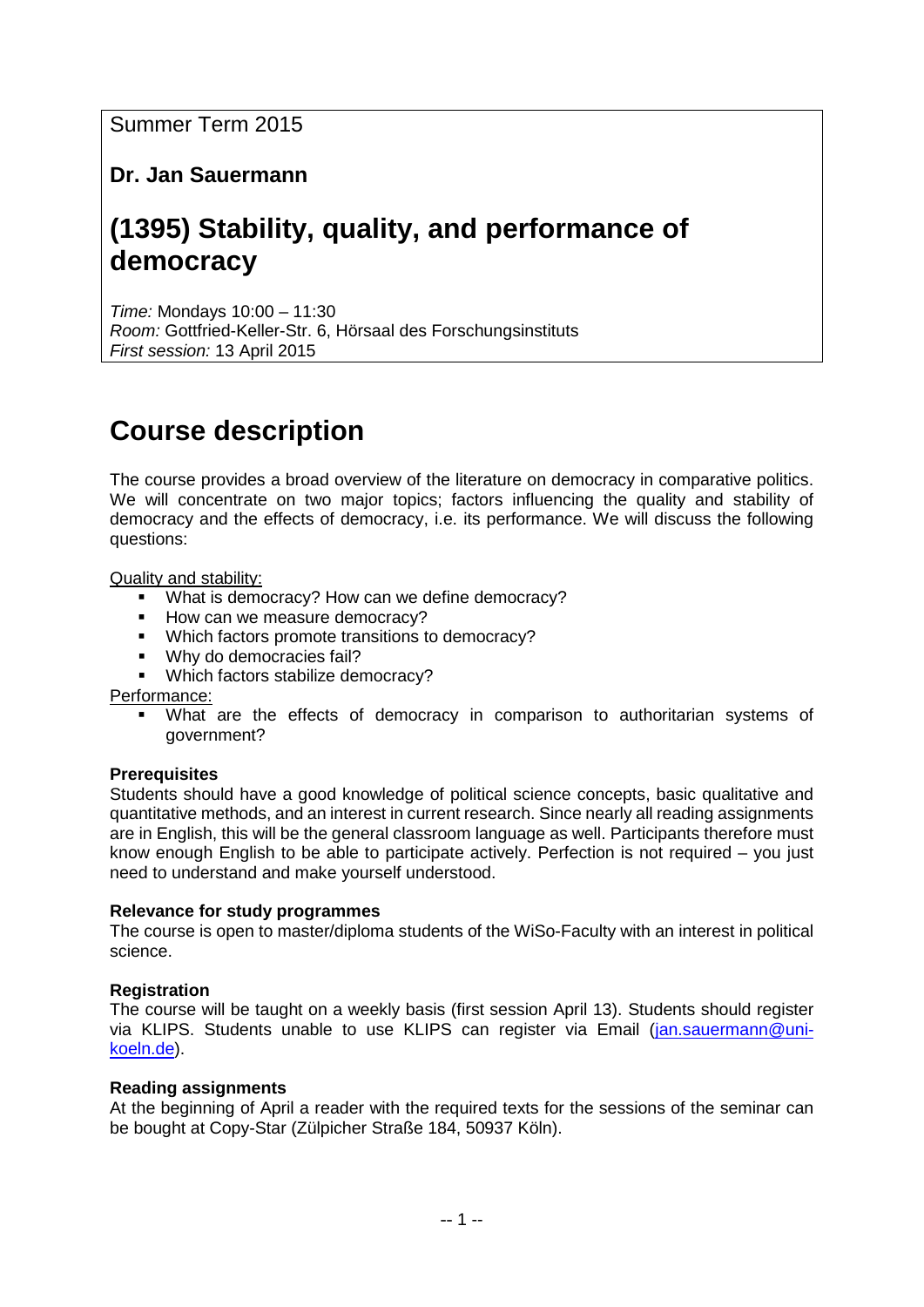# **Working requirements and assessment method**

All participants are expected to:

- attend the seminar on a regular basis
- complete assigned readings according to schedule
- actively contribute to class discussions
- qive a 10 to 15 minutes presentation in the seminar

Depending on the "Prüfungsordnung"

- EITHER write a research paper of 15-20 pages (about 5.000-6.000 words) in length
- OR sit a written exam

#### **Submission of the research paper**

Please hand in two versions of your research paper:

- **Electronic version**  (pdf- or Word file) via email to [jan.sauermann@uni-koeln.de](mailto:jan.sauermann@uni-koeln.de) **Deadline: 14 September 2015, 10:00am**
- **Paper version**

You can hand in the paper version personally at the secretary of the Cologne Center for Comparative Politics (*IBW Gebäude, Herbert-Lewin-Str. 2, 1st floor, Room 1.09*) or send it by mail to: Jan Sauermann, Universität zu Köln, Cologne Center for Comparative Politics,

Postfach 411020, 50870 Köln

**The paper version must contain the following signed statement:**  [http://www.cccp.uni-koeln.de/fileadmin/wiso\\_fak/cccp/Lehre/ErklaerungzuArbeiten.pdf](http://www.cccp.uni-koeln.de/fileadmin/wiso_fak/cccp/Lehre/ErklaerungzuArbeiten.pdf)

## **Teilnahme- und Prüfungsbedingungen**

- Regelmäßige Teilnahme an den Seminarsitzungen
- Gründliche Vorbereitung der angegebenen Grundlagenliteratur
- Aktive Beteiligung an den Diskussionen im Seminar
- Referat (10-15 Minuten)
- **UND:** Abhängig von der jeweils geltenden Prüfungsordnung:
	- Hausarbeit von 15-20 Seiten (ca. 5.000-6.000 Wörter)

## **ODER:**

- Klausur (60 Minuten)

#### **Abgabe der Hausarbeit**

#### **Bitte reichen Sie zwei Versionen Ihrer Hausarbeit ein:**

- **Elektronische Version** (pdf- oder Word-Dokument) per Email an [jan.sauermann@uni-koeln.de](mailto:jan.sauermann@uni-koeln.de) **Deadline: 14. September 2015, 10:00 Uhr**
- **Papierversion**

Sie können die ausgedruckte Version Ihrer Hausarbeit entweder persönlich während der Öffnungszeiten im Sekretariat des Cologne Center for Comparative Politics (IBW-Gebäude, Herbert-Lewin-Str.2, 1. Stock, Raum 1.09) abgeben oder per Post an folgende Adresse senden: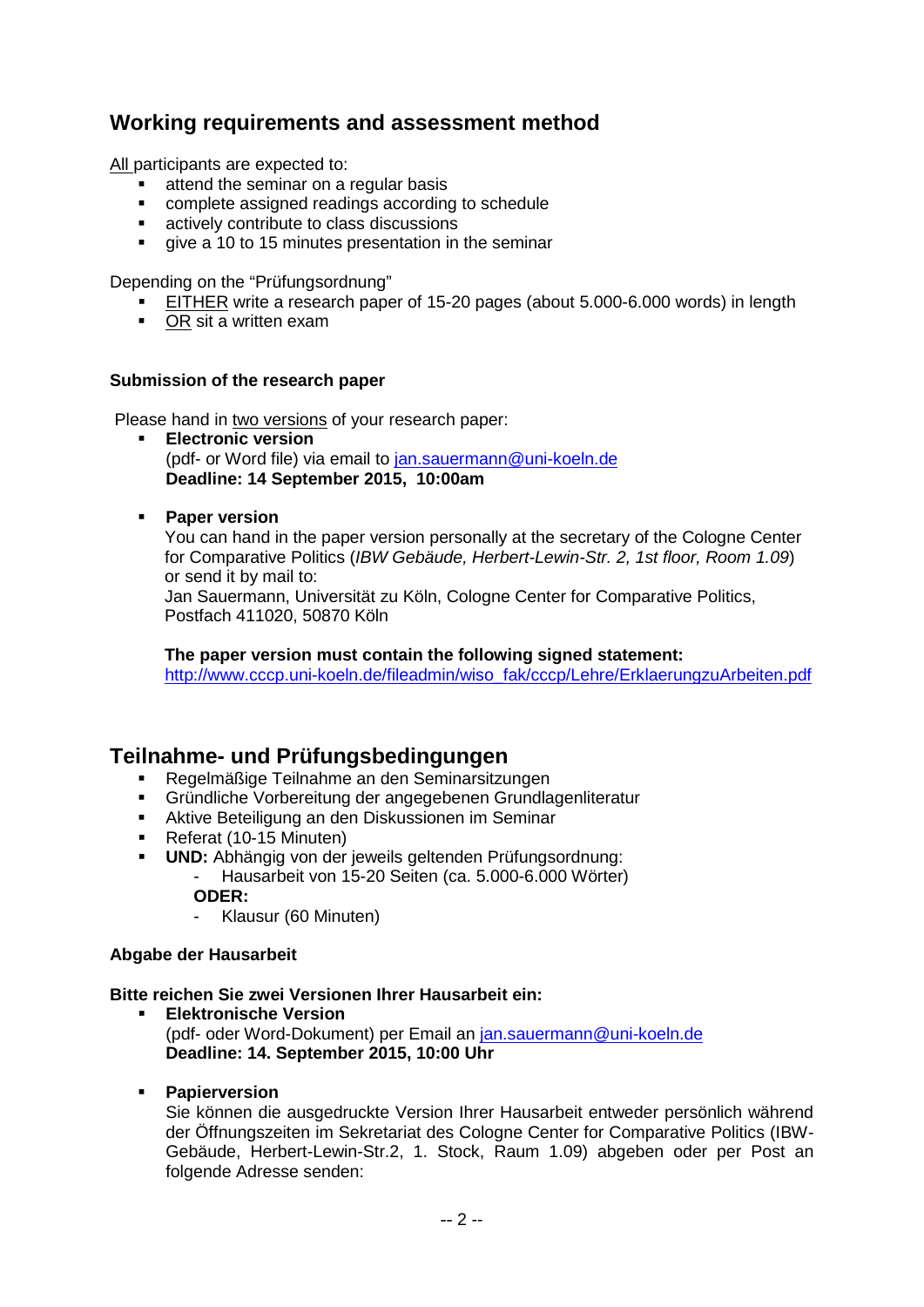Jan Sauermann, Universität zu Köln, Cologne Center for Comparative Politics, Postfach 411020, 50870 Köln

**Die Papierversion muss folgende unterschriebene Erklärung beeinhalten:** [http://www.cccp.uni-koeln.de/fileadmin/wiso\\_fak/cccp/Lehre/ErklaerungzuArbeiten.pdf](http://www.cccp.uni-koeln.de/fileadmin/wiso_fak/cccp/Lehre/ErklaerungzuArbeiten.pdf)

# **Schedule and readings**

**13 April 2015 Introduction**

## **I Quality and stability**

### **20 April 2015 What is democracy?**

#### *Required readings:*

- Dahl, Robert A. 1971. *Polyarchy. Participation and Opposition*. New Haven and London: Yale University Press. 1-32.
- Schumpeter, Joseph. 2003. "Capitalism, Socialism, and Democracy." In The Democracy Sourcebook, eds. Robert A. Dahl, Ian Shapiro and José Antonio Cheibub. Cambridge: MIT Press. 5-11.

#### *Optional readings:*

 Schmitter, Philippe C. und Terry Lynn Karl. 1991. "What Democracy Is ... And Is Not." *Journal of Democracy* 2 (3): 75-88.

#### **27 April 2015 Conceptualizing and measuring democracy**

#### *Required readings:*

- Collier, David und Steven Levitsky. 1997. "Democracy with Adjectives: Conceptual Innovation in Comparative Research." *World Politics* 49 (3): 430-51.
- Munck, Gerardo L. und Jay Verkuilen. 2002. "Conceptualizing and Measuring Democracy: Evaluating Alternative Indices." *Comparative Political Studies* 35 (5): 5-34.

#### *Presentation:*

 Högström, John. 2013. "Does the Choice of Democracy Measure Matter? Comparisons between the Two Leading Democracy Indices, Freedom House and Polity Iv." *Government and Opposition* 48 (2): 201-21.

#### *Optional readings:*

 Coppedge, Michael , John Gerring, David Altman, Michael Bernhard, Steven Fish, Allen Hicken, Matthew Kroenig, Staffan I. Lindberg, Kelly McMann, Pamela Paxton, Holli A. Semetko, Svend-Erik Skaaning, Jeffrey Staton und Jan Teorell. 2011. "Conceptualizing and Measuring Democracy: A New Approach." *Perspectives on Politics* 9 (2): 247-67.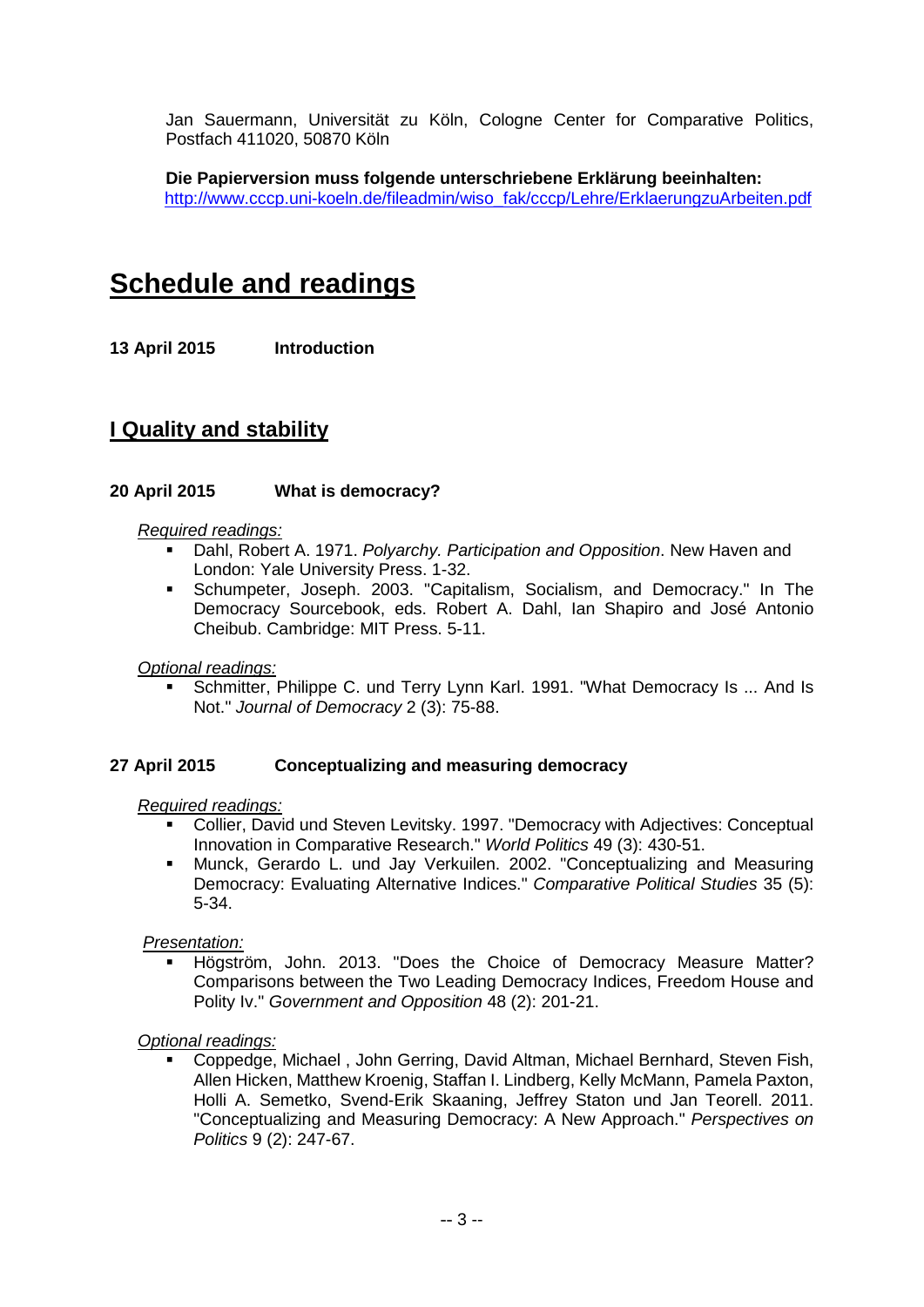## **4 May 2015 The boundary problem**

*Required readings:* 

- Dahl, Robert A. 1989. Democracy and Its Critics. New Haven and London: Yale University Press: 193-209.
- Hainmueller, Jens, and Dominik Hangartner. 2013. "Who Gets a Swiss Passport? A Natural Experiment in Immigrant Discrimination." *American Political Science Review* 107 (1): 159-87.

*Optional readings:* 

 Linz, Juan J. und Alfred Stepan. 1996. Problems of Democratic Transition and Consolidation: Southern Europe, South America, and Post-Communist Europe. Baltimore and London: The Johns Hopkins University Press: 16-37.

#### **11 May 2015 Waves of democratization**

#### *Required readings:*

- Huntington, Samuel P. 1991. *The Third Wave. Democratization in the Late Twentieth Century*. Norman: University of Oklahoma Press. 1-40.
- Carothers, Thomas. 2002. "The End of the Transition Paradigm." *Journal of Democracy* 13 (1): 5-21.

#### *Optional readings:*

- Doorenspleet, Renske. 2000. "Reassessing the Three Waves of Democratization." *World Politics* 52 (3): 384-406.
- Bunce, Valerie. 2000. "Comparative Democratization. Big and Bounded Generalizations." *Comparative Political Studies* 33 (6/7): 703-34.
- Kapstein, Ethan B., and Nathan Converse. 2008. Why Democracies Fail. *Journal of Democracy* 19 (4): 57-68.

#### **18 May 2015 Causes of democratization**

*Required readings:* 

- Lipset, Seymour Martin. 1959. Some Social Requisites of Democracy: Economic Development and Political Legitimacy. *American Political Science Review* 53 (1): 69-105.
- Rustow, Dankwart A. 1970. "Transitions to Democracy: Toward a Dynamic Model." Comparative Politics 2 (3): 337-63.

#### **1 June 2015 The impact of economic development on democratization**

#### *Required readings:*

- Przeworski, Adam, and Fernando Limongi. 1997. Modernization: Theories and Facts. *World Politics* 49 (2): 155-183.
- Boix, Carles, and Susan C. Stokes. 2003. Endogenous Democratization. *World Politics* 55 (4): 517-549.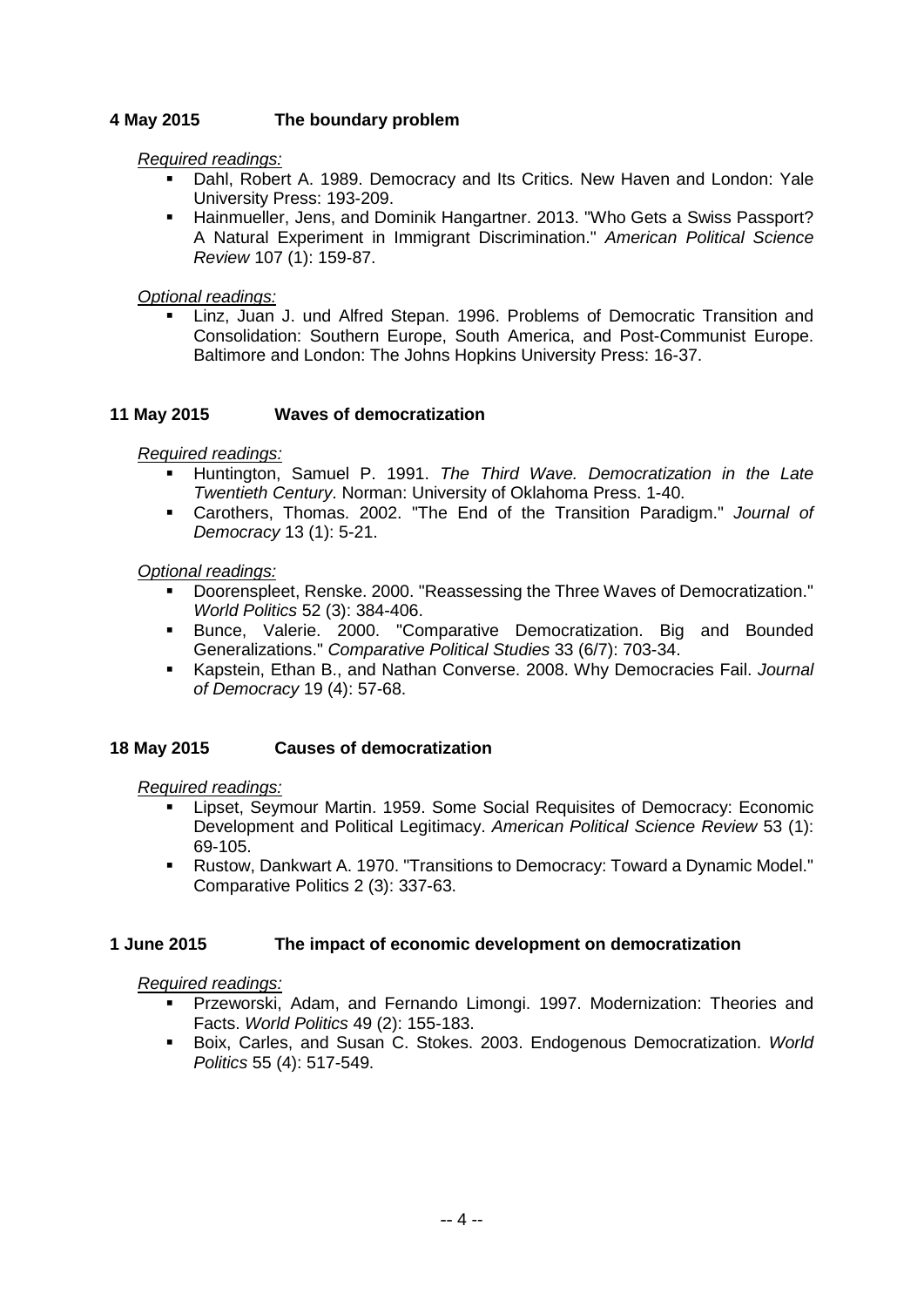### **8 June 2015 The resource curse**

#### *Required readings:*

- Ross, Michael L. 2001. "Does Oil Hinder Democracy?" World Politics 53 (3): 325- 61.
- Herb, Michael. 2005. "No Representation without Taxation? Rents, Development, and Democracy." *Comparative Politics* 37 (3): 297-316.

#### *Optional readings:*

- Haber, Stephen, and Victor Menaldo. 2011. "Do Natural Resources Fuel Authoritarianism? A Reappraisal of the Resource Curse." *American Political Science Review* 105 (1): 1-26.
- Jensen, Nathan, and Leonard Wantchekon. 2004. "Resource Wealth and Political Regimes in Africa." *Comparative Political Studies* 37 (7): 816-41.

#### **15 June 2015 Democracy and Islam**

#### *Required readings:*

- Fish, M. Steven. 2002. Islam and Authoritarianism. *World Politics* 55 (1): 4-37.
- Sarkissian, Ani. 2012. Religious Regulation and the Muslim Democracy Gap. *Politics and Religion* 5 (3): 501–527.

#### *Presentation:*

 Ross, Michael L. 2008. Oil, Islam, and Women. *American Political Science Review* 102 (1): 107-123.

#### *Optional readings:*

- Philpott, Daniel. 2007. Explaining the Political Ambivalence of Religion. *American Political Science Review* 101 (3): 505-525
- Fox, Jonathan. 2006. World Separation of Religion and State Into the 21st Century. *Comparative Political Studies* 39 (5): 537-569.
- Fish, Steven M., and Robin S. Brooks. 2004. Does Diversity Hurt Democracy? *Journal of Democracy* 15 (1): 154-166.

#### **22 June 2015 Parliamentary vs. presidential political systems**

#### *Required readings:*

- Linz, Juan J. 1990. The Perils of Presidentialism. *Journal of Democracy* 1 (1): 51- 69.
- Cheibub, José Antonio. 2002. Minority Governments, Deadlock Situations, and the Survival of Presidential Democracies. *Comparative Political Studies* 35 (3): 284- 312.

#### *Presentation:*

 Stepan, Alfred, and Cindy Skach. 1993. Constitutional Frameworks and Democratic Consolidation: Parliamentarianism versus Presidentialism. *World Politics* 46 (1): 1- 22.